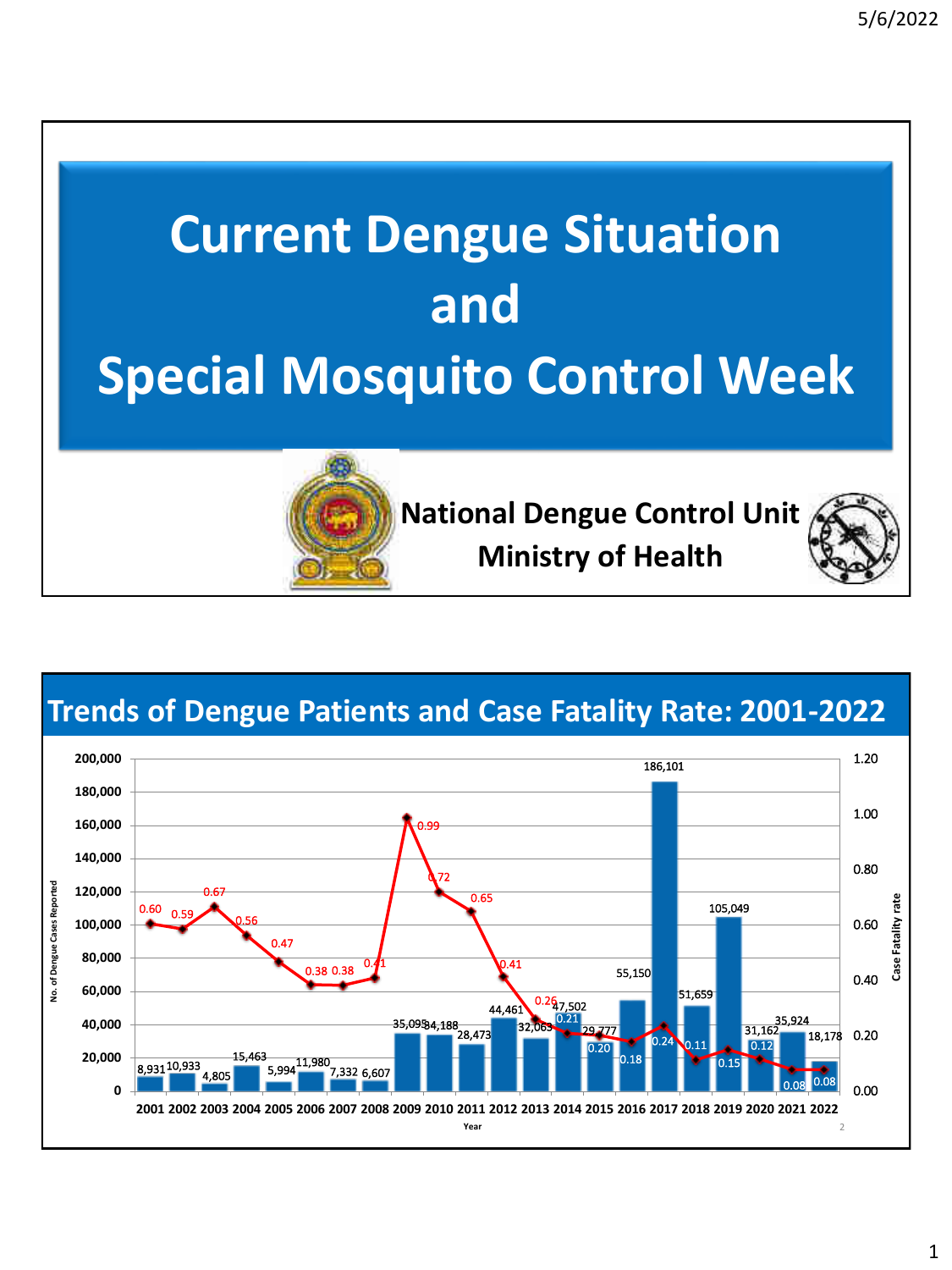

#### **Seasonality - Weekly Reporting of Dengue cases 2018 - 2021**

#### **Comparison of reported Dengue patients in 2021 and 2022**

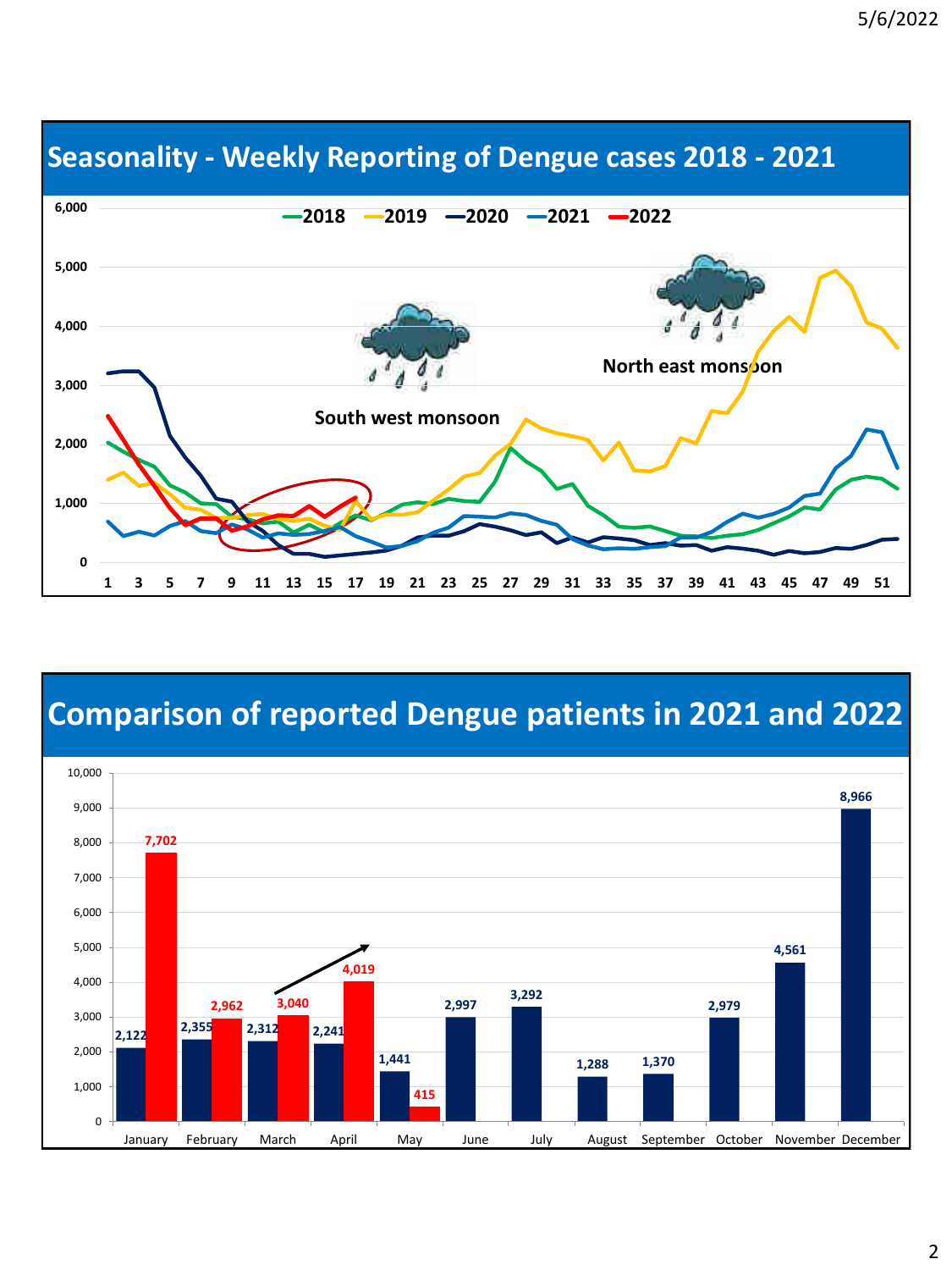# **Dengue High Risk Districts in Sri Lanka**



## **Plan of Special Mosquito Control week**

- **From 18th to 24th May 2022**
- 20 districts in the country (except Polonnaruwa, Vavuniya, Mullaitivu, Kilinochchi and Nuwaraeliya)
- Cover 49 Priority High Risk (PHR) MOH areas and 99 High Risk (HR) MOH areas
- In PHR MOOH 18<sup>th</sup> to 24<sup>th</sup> (22<sup>nd</sup> Sunday "Shramadana" campaign)
- In HR MOOH 18<sup>th</sup> to 22<sup>nd</sup> (22<sup>nd</sup> Sunday "Shramadana" campaign)
- In PHR MOOH **– 15 teams/ day**
- In HR MOOH **– 10 teams/ day**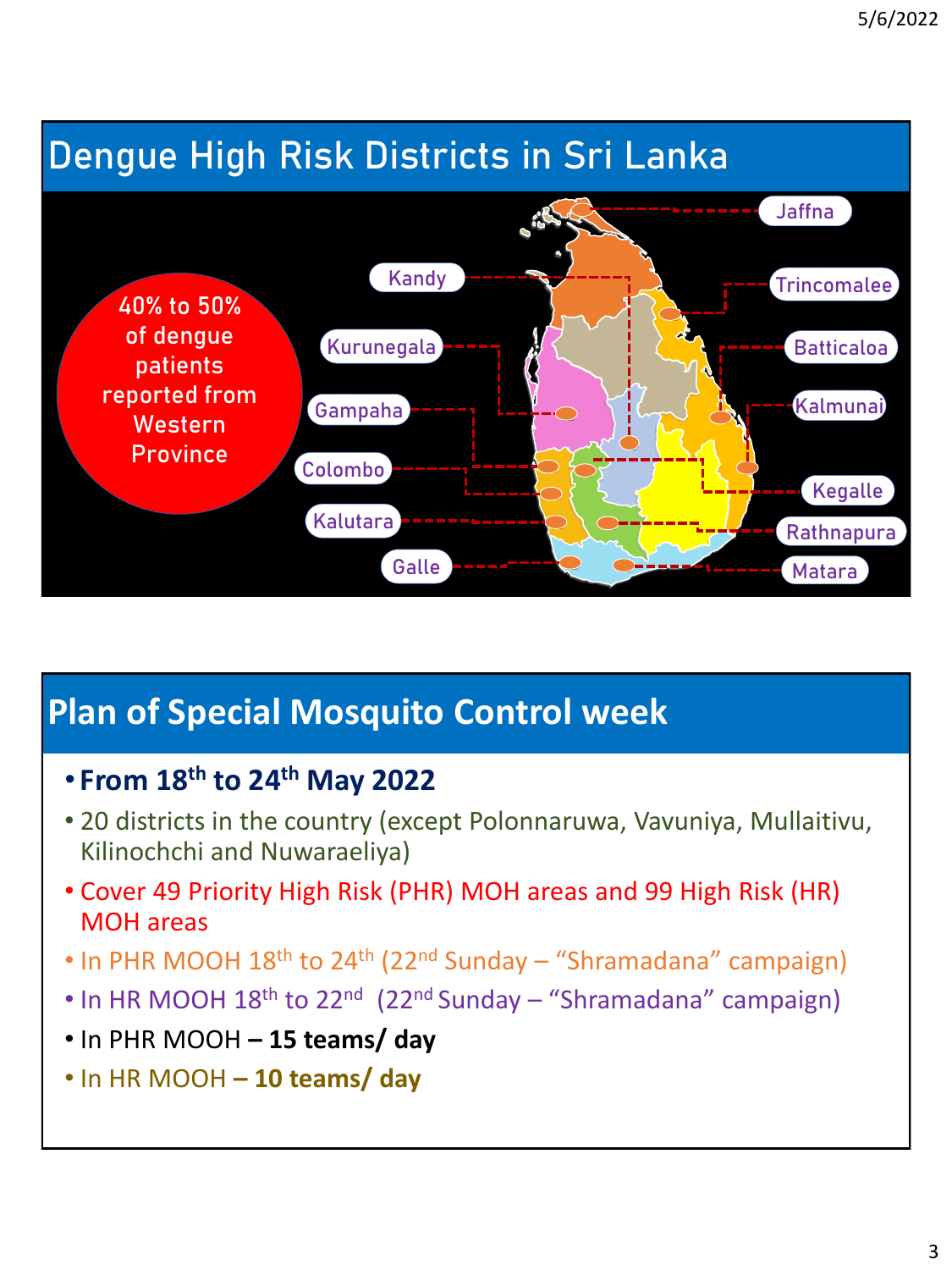### **Number of PHR and HR MOH areas conducting SMCW in each province**

| <b>Province</b>      | No. of PHR MOH<br>areas | <b>No. of HR MOH</b><br>areas |
|----------------------|-------------------------|-------------------------------|
| Western              | 29                      | 18                            |
| <b>Central</b>       | 3                       | 13                            |
| Southern             | 3                       | 11                            |
| <b>Northern</b>      |                         | 10                            |
| <b>Eastern</b>       |                         | 20                            |
| <b>North western</b> |                         | 10                            |
| <b>North central</b> |                         |                               |
| <b>Uva</b>           |                         | 5                             |
| Sabaragamuwa         |                         | 10                            |
| <b>Total</b>         | 49                      | 99                            |

## Intersectoral Collaboration during Special Mosquito Control Week

- Human resource for premise inspection and source reduction campaigns- Possible involvement of disaster management village committees
- Coordination and collaboration between Asst. Directors of DMC and REE of Health on logistics (e.g., transport facilities for field teams )
- Public awareness material dissemination through networks of Ads ,DMC
- Collaboration for 'Shramadana Campaigns' in PHR MOHs on 22<sup>nd</sup> May 2022